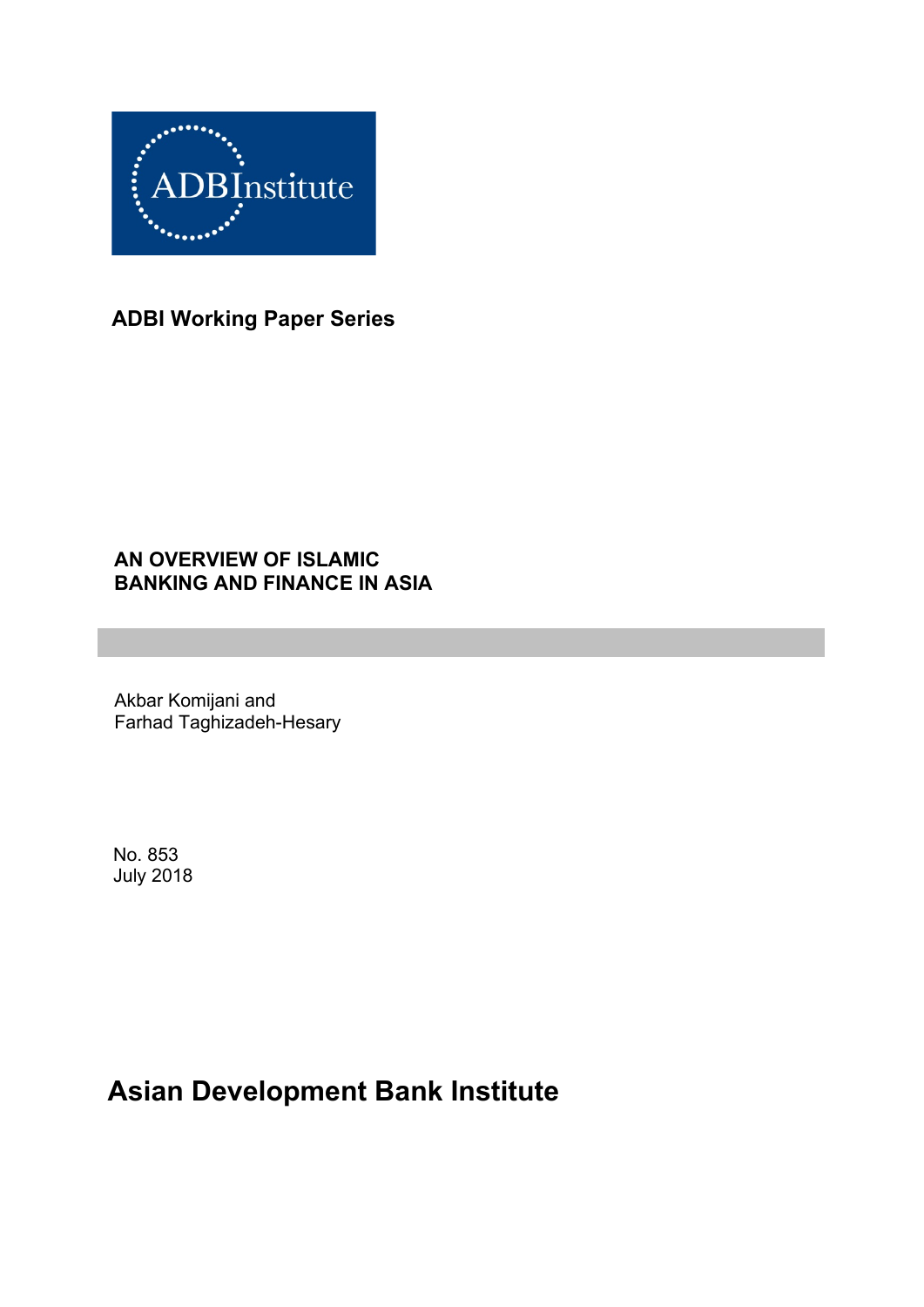Akbar Komijani is a professor of economics at the University of Tehran. Farhad Taghizadeh-Hesary is an assistant professor of economics at the Faculty of Political Science and Economics of Waseda University in Tokyo.

The views expressed in this paper are the views of the author and do not necessarily reflect the views or policies of ADBI, ADB, its Board of Directors, or the governments they represent. ADBI does not guarantee the accuracy of the data included in this paper and accepts no responsibility for any consequences of their use. Terminology used may not necessarily be consistent with ADB official terms.

Working papers are subject to formal revision and correction before they are finalized and considered published.

The Working Paper series is a continuation of the formerly named Discussion Paper series; the numbering of the papers continued without interruption or change. ADBI's working papers reflect initial ideas on a topic and are posted online for discussion. Some working papers may develop into other forms of publication.

In this report, "\$" refers to United States dollars.

Suggested citation:

Komijani, A. and F. Taghizadeh-Hesary. 2018. An Overview of Islamic Banking and Finance in Asia. ADBI Working Paper 853. Tokyo: Asian Development Bank Institute. Available: https://www.adb.org/publications/overview-islamic-banking-and-finance-asia

Please contact the authors for information about this paper.

Email: farhad@aoni.waseda.jp, farhadth@gmail.com

Asian Development Bank Institute Kasumigaseki Building, 8th Floor 3-2-5 Kasumigaseki, Chiyoda-ku Tokyo 100-6008, Japan

Tel: +81-3-3593-5500 Fax: +81-3-3593-5571 URL: www.adbi.org E-mail: info@adbi.org

© 2018 Asian Development Bank Institute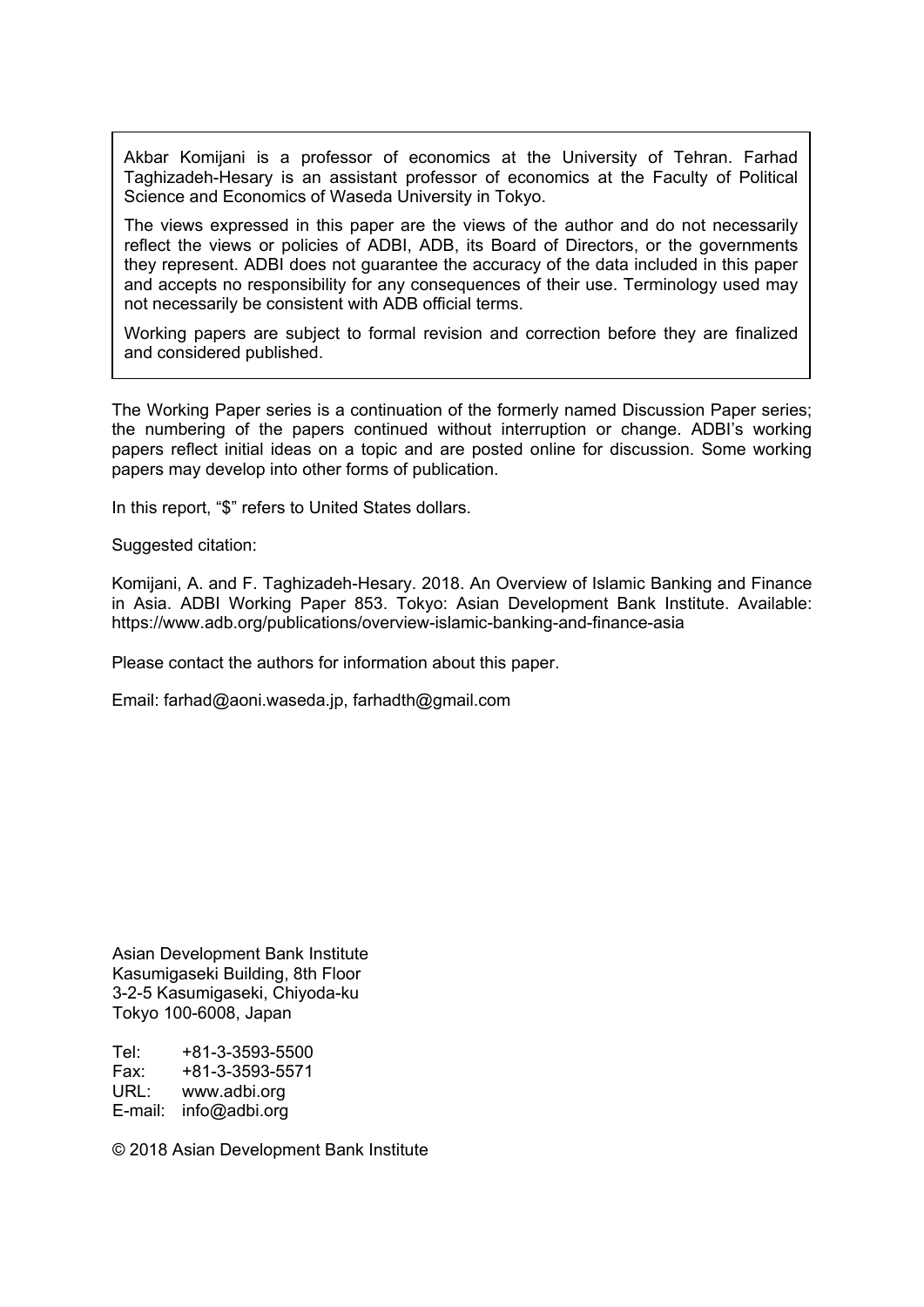#### **Abstract**

The Islamic finance industry has grown substantially in Asia over the last 2 decades. The Muslim populations in different Asian countries, especially in Southeast Asia, are increasing. Rapid Muslim population growth and improving living standards may enhance the popularity of Islamic finance as a keen alternative to conventional financing mechanisms. In addition, investors from the Middle East and Asia are increasingly seeking to invest in products that are in line with their religious beliefs.

The governments and financial authorities in several Asian countries have played active roles in promoting the development of Islamic financial markets in line with the efforts to boost investments and achieve sustainable funding to enhance economic growth by tapping the huge liquidity from oil- and commodity-producing countries.

The ethical character and financial stability of Islamic financial products may increase their attraction. Islamic financial products have an ethical focus (notably excluding investment in alcohol and gambling) with a risk profile that appeals to wider ethically conscious investors.

Given that in Islamic banking returns on investments are based on underlying economic activities and/or assets that structure the contractual relationship between transacting parties, it is possible to use the asset-based nature and risk-sharing aspects of Islamic finance for greater integration with the real economy and to improve the overall economic balance between the real and the finance sector.

**Keywords:** Islamic banking, Islamic finance, Muslim finance, Muslim banking, sukuk, mudarabah

**JEL Classification:** F3, G2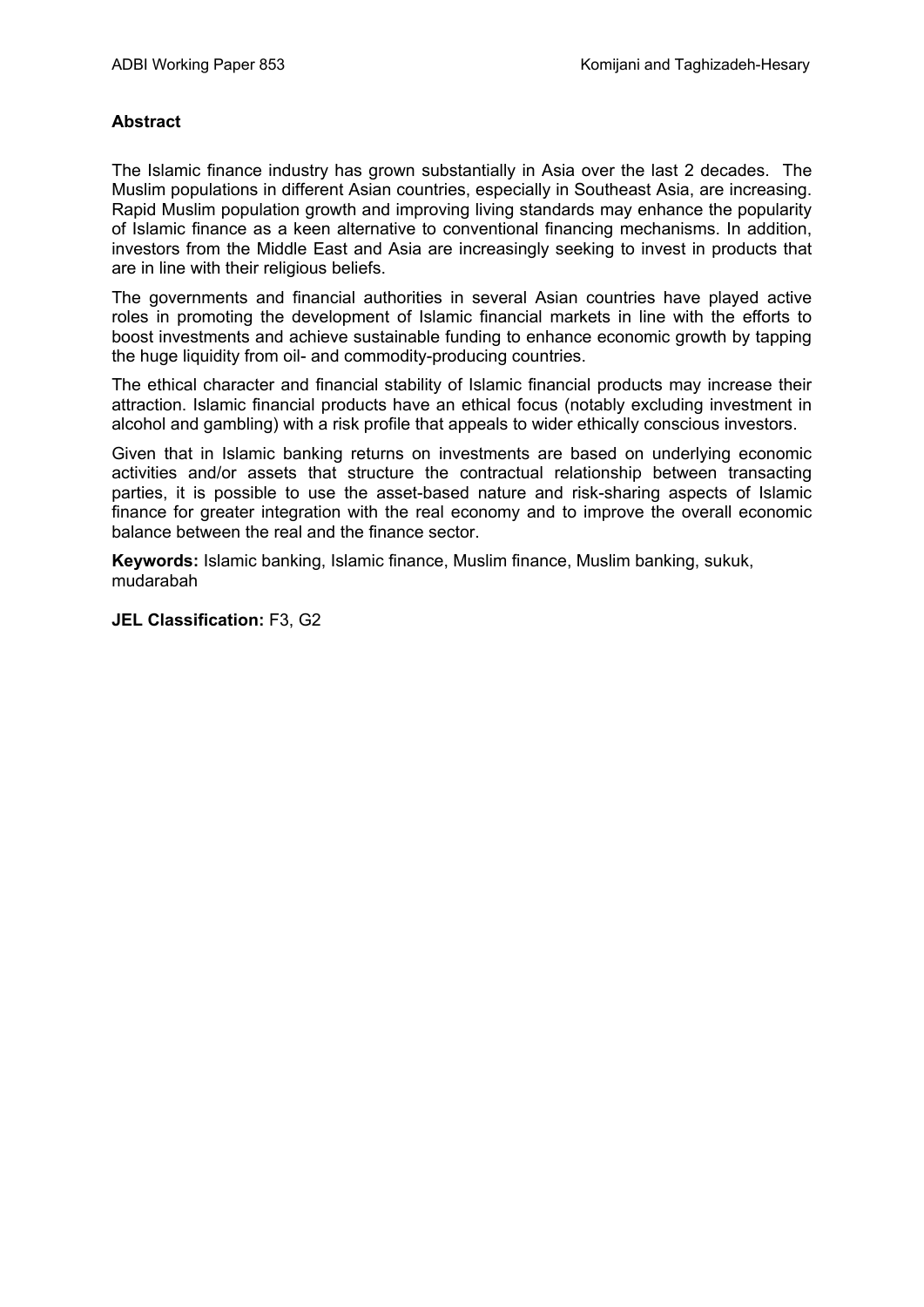# **Contents**

| 1.               |                   |                                                                                                                                         |  |
|------------------|-------------------|-----------------------------------------------------------------------------------------------------------------------------------------|--|
| 2.               |                   |                                                                                                                                         |  |
|                  | 2.1<br>2.2<br>2.3 | Features of Islamic Banks and Islamic Banking Contracts 4                                                                               |  |
| 3.               |                   |                                                                                                                                         |  |
|                  | 3.1<br>3.2<br>3.3 | Regulatory Environment for Islamic Banking and Finance in Asia  9<br>Recent Developments in the Issuance of the Infrastructure Sukuk 11 |  |
| $\overline{4}$ . |                   |                                                                                                                                         |  |
|                  |                   |                                                                                                                                         |  |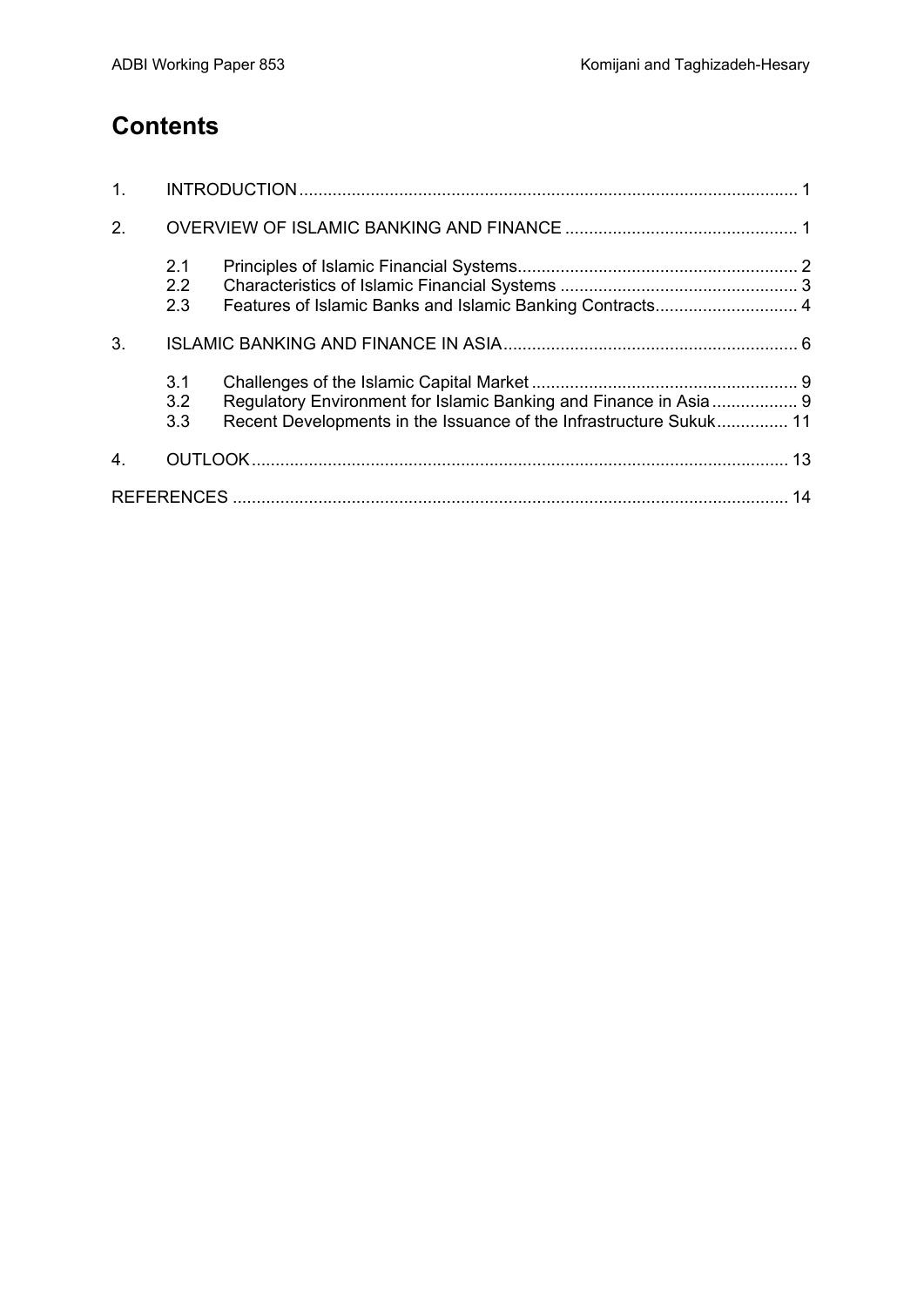# <span id="page-4-0"></span>**1. INTRODUCTION**

The concept of Islamic banking and finance originates from the aspiration to remove Riba (usury) from the Islamic community. The Quran prohibits Riba. Despite differing views on the concept of Riba in the pre-Islamic era and the present time, Islamic scholars have sought to design and implement Riba-free (usury-free) banking since the early 1950s. The first Islamic institutions that offered widespread Islamic banking services date back to the 1960s, when Islamic banks started to appear in countries with a large Muslim population.

Muslim thinkers and bankers have made substantial progress both theoretically and practically in the fields of Islamic money, banking, and insurance in the five decades since the emergence of the first Islamic financial institutions. They have discussed theoretical issues concerning the principles that should guide Islamic financial systems and their distinction from those of other financial systems. Such discussions have rotated around the main differences between economic systems due to their views on the universe, the purpose of creation, and the mission of humankind. Islam places high significance on the position of humankind and views it as the axis of creation and as the proxy of Allah on Earth.<sup>[1](#page-4-2)</sup> The difference between an Islamic economic system and secular economics lies in the former's emphasis on social justice in the economic domain. All the values governing the Islamic economic and banking system are extracted from the Quran. Significant attempts that Muslim economists have made in the last half century include designing a Shariah<sup>[2](#page-4-3)</sup>-based financial and banking system while maintaining the standards of efficiency and stability.

In this chapter, the first section provides an overview of Islamic banking and finance by presenting the principles, characteristics, and features of an Islamic financial system. Section 2, which is the core of this chapter, describes the growing Islamic banking and finance sector in Asia by highlighting the current status, challenges in the capital market, regulatory environments, and recent developments in the issuance of infrastructure Sukuk.

# <span id="page-4-1"></span>**2. OVERVIEW OF ISLAMIC BANKING AND FINANCE**

The transformation of Islamic economic and financial systems started in the late 19th century when protests against the payment of interest gained momentum. In the 1890s, Barclays Bank opened a branch in Cairo to finance the construction of the Suez Canal (Kettell 2010). The establishment of an interest-based bank in a majority-Muslim country aroused some opposition and led some jurists to declare in 1903 that the interest paid to depositors in the post office contradicted Islamic rules and values.

Islamic scholars designed alternatives to conventional banking by extracting Shariahcompliant contracts. Due to the high demand for Shariah-compliant banking services, many Islamic banks were established in the Middle East and parts of Asia, including Malaysia (1963), Bangladesh (1983), and Indonesia (1991). The foundation of the Islamic Development Bank (IDB) in 1975 as a regional development institution had the goal of promoting the economic development of Muslim countries and providing Shariah-compliant finance.

 $1$  The Holy Quran, Albagharah, verses 29-30.

<span id="page-4-3"></span><span id="page-4-2"></span> $2$  Sharia, Islamic Sharia, or Islamic law is the religious legal system governing the members of the Islamic faith. It derives from the religious precepts of Islam, particularly the Quran and the Hadith.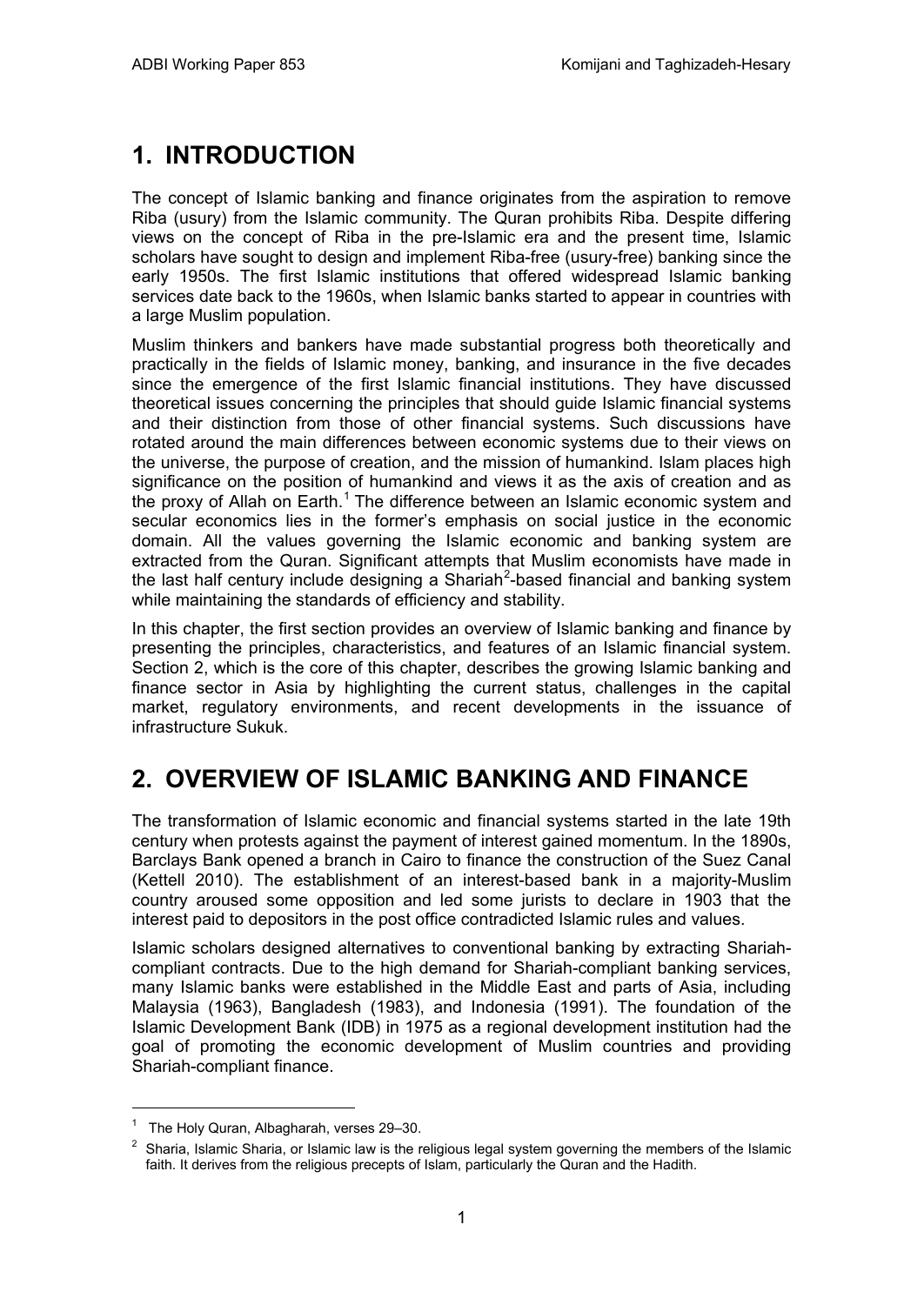The Islamic Financial Services Board (IFSB) is an international institution that designs and publishes Shariah-compliant standards aiming to enhance the health and stability of the Islamic financial service industry, including guidelines for the banking, insurance, and capital markets. The activities of the IFSB complement the measures and activities of the Basel Committee on Banking Supervision, the International Organization of Securities Commissions (IOSCO), and the International Association of Insurance Supervisors. The IFSB, which is based in Kuala Lumpur, was officially inaugurated in November 2002 and started operation in March 2003.

Islamic capital markets have experienced substantial growth. Securities with the backing of Islamic assets are known as Sukuk. These securities have appeared in various structures in Malaysia, Indonesia, Iran, and other Islamic financial centers. Private corporations and international organizations such as the IDB, the World Bank, and governments are among the issuers of Sukuk, including the governments of Indonesia, Iran, and Malaysia. A number of high-profile non-Muslim Asian jurisdictions, including Singapore and Hong Kong, China, have also now issued sovereign Sukuk (ADB–IFSB 2015). Several funds based on Shariah-compliant shares emerged during the boom years of the 1990s (Iqbal and Mirakhor 2007).

Since the early 2000s, the global Islamic capital market has been growing in depth and size across jurisdictions, with numerous entities across sectors raising capital in ways that comply with Islamic principles. Today, the global Islamic capital market is a multisector segment that includes holistic financial instruments, including Sukuk Islamic equities, Islamic funds, and other Islamic structured products, such as real estate and investment trusts (REITs) and exchange traded funds (ETFs). The Islamic equity sector has firmly established itself in key global bourses and jurisdictions, and the world's major financial index providers, such as Dow Jones, Standard & Poor's, and the FTSE, all have Shariah-compliant equity listings, which have allowed the Shariah-compliant equity and fund markets to blossom. As an example, the Dow Jones Islamic Market indices cover market capitalization of more than \$10 trillion in over 40 countries. These developments have enhanced the attractiveness of Islamic financial markets as an asset class for investment (ADB-IFSB 2015).

In the following, we will briefly discuss the principles, characteristics, and features of Islamic banking and finance to clarify the differences from conventional banking and finance practices.

## <span id="page-5-0"></span>**2.1 Principles of Islamic Financial Systems**

An Islamic economy is supposed to reflect the principles of the Islamic worldview and morality. Islamic jurists and scholars extract Shariah laws and the values of an Islamic economic system from the Quran and the performance of the Holy Prophet and Imams. The main Shariah rules with regard to banking and finance include the following (Moosavian 2007):

- 1. Money does not have any intrinsic value and is used merely as a medium of exchange and a tool for preserving and assessing the value of goods, services, and properties.
- 2. Emphasis should be on activities in the real economy and on the sharing of risks and rewards.
- 3. Socially destructive activities, such as trading alcoholic drinks, betting, and gambling, are prohibited.
- 4. Riba (interest) is prohibited.
- 5. Gharar (ambiguous and risky transactions) is prohibited.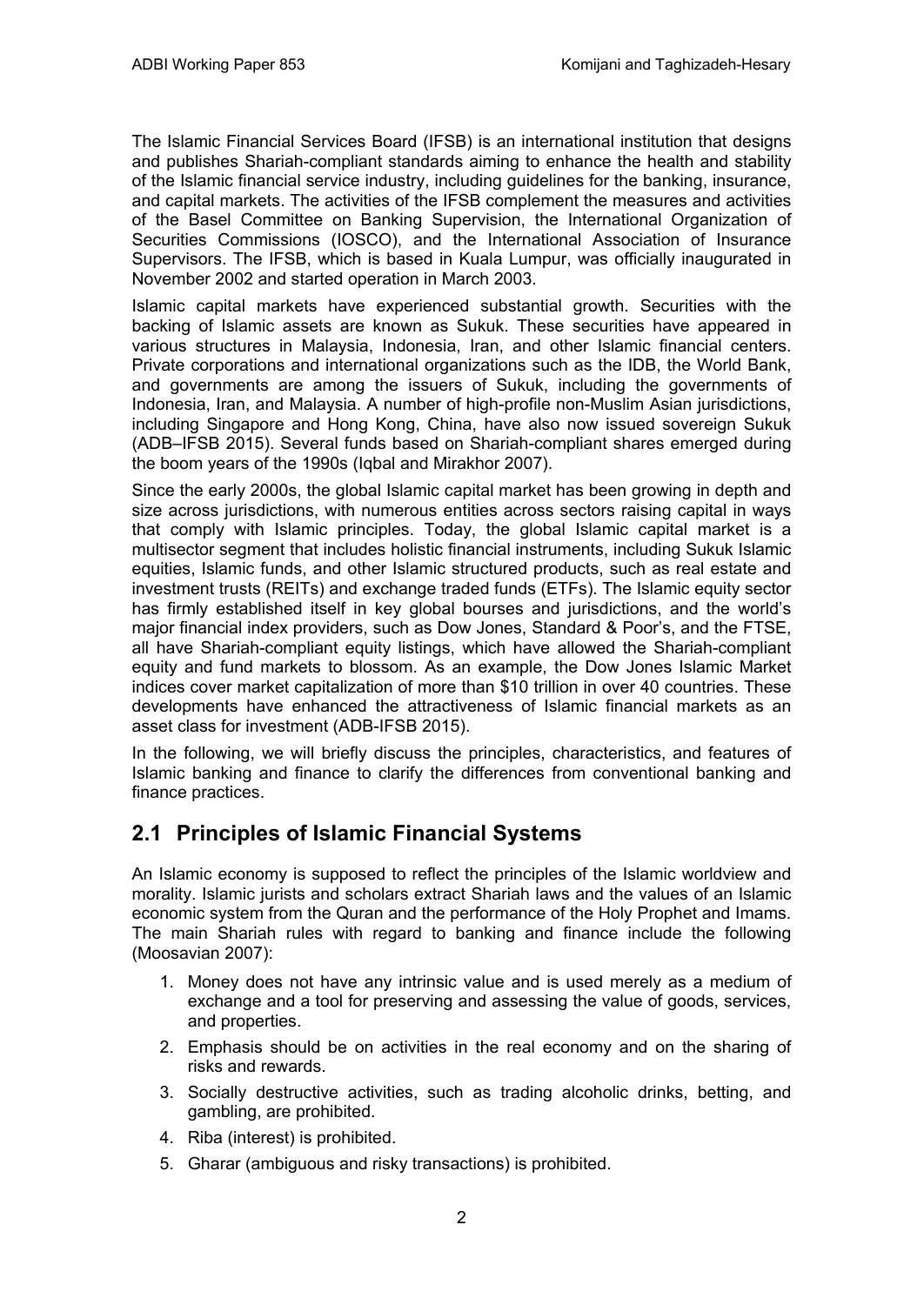## <span id="page-6-0"></span>**2.2 Characteristics of Islamic Financial Systems**

The prohibition of Riba results in the immediate disappearance of bonds and the debt market in an Islamic economic system. Most jurists believe that debt instruments, such as bonds for which the issuer guarantees the nominal value, are not tradable in an Islamic market, even though interest may be absent. The main reason behind the prohibition of conventional debt and bond markets in Islam is the notion of *ownership* in conventional bonds. Bonds are securities in the form of debt; however, Sukuk indicates ownership of an asset (i.e., an infrastructural project). Sukuk can increase in value when the assets increase in value, but there is the possibility of a decrease in value. The sale of Sukuk is the sale of the ownership of the assets backing them, whereas the sale of bonds is the sale of debt.

Except for participation contracts (see the endnote and the next subsection for more information), the assets of an Islamic financial intermediary are connected to other assets.<sup>[3](#page-6-1)</sup> This basket of assets has interesting features. First, it includes a vast range of maturities from short-term business finance to mid-term rent contracts. Second, these assets have low risks, since their yields are directly related to predetermined cash flows. Finally, predetermined cash flows and fixed maturities make these securities suitable alternatives for conventional fixed-return bonds. Such securities will also be attractive in conventional financial systems. Recent developments in mortgage-based securities (MBSs) in conventional financial markets show that a dynamic and efficient market can develop on the basis of real assets. In essence, an asset-based security market has replaced the debt market in an Islamic financial system. This market assumes a vital role by providing liquidity for the financial system.

Financial derivatives construct the second important market. Muslim jurists have so far been of the opinion that conventional derivatives include the element of Gharar (ambiguous deal) and therefore are prohibited in Shariah. Gharar means the ambiguity and ignorance that prevails with regard to the price and delivery time of the assets that back derivatives such as forwards, futures, options, and swaps. However, some financial derivatives, such as futures and options for the subordinate sale of shares – which insure shares against price reductions, have gained permission from jurists for trading in the Iranian capital market (TSE 2010, 2012).

In asset pricing, the representation of lender payoffs under put-call parity permits the identification and exact valuation of all the constituent components of asset-based Islamic finance as balance sheet identities within the standard Black–Scholes–Merton (BSM) framework of capital structure-based option pricing theory (OPT) (Black and Scholes 1973; Merton 1973, 1974). Jobst (2007) showed how to derive the fair market price of Islamic lending transactions if the underlying collateral conforms to a lognormal asset process. In particular, Jobst (2007) characterized the implicit interest rate of Islamic lending as a result of the premium payments (i.e., periodic rental payments) that the lender receives in return for the call position on assets that the borrower holds in Islamic finance.

The role of financial intermediation and the dependency of an Islamic financial system on Islamic banks are clear. They are also in line with the empirical evidence that highlights the role of financial intermediaries in less-developed capital markets. In a nutshell, an Islamic financial system will be similar to a bank-based one for the following reasons:

<span id="page-6-1"></span><sup>&</sup>lt;sup>3</sup> Islamic banks' asset-side contracts consist of two groups: participatory contracts, which are based on profit and loss sharing; and debt-creating modes, which are based on fixed charges.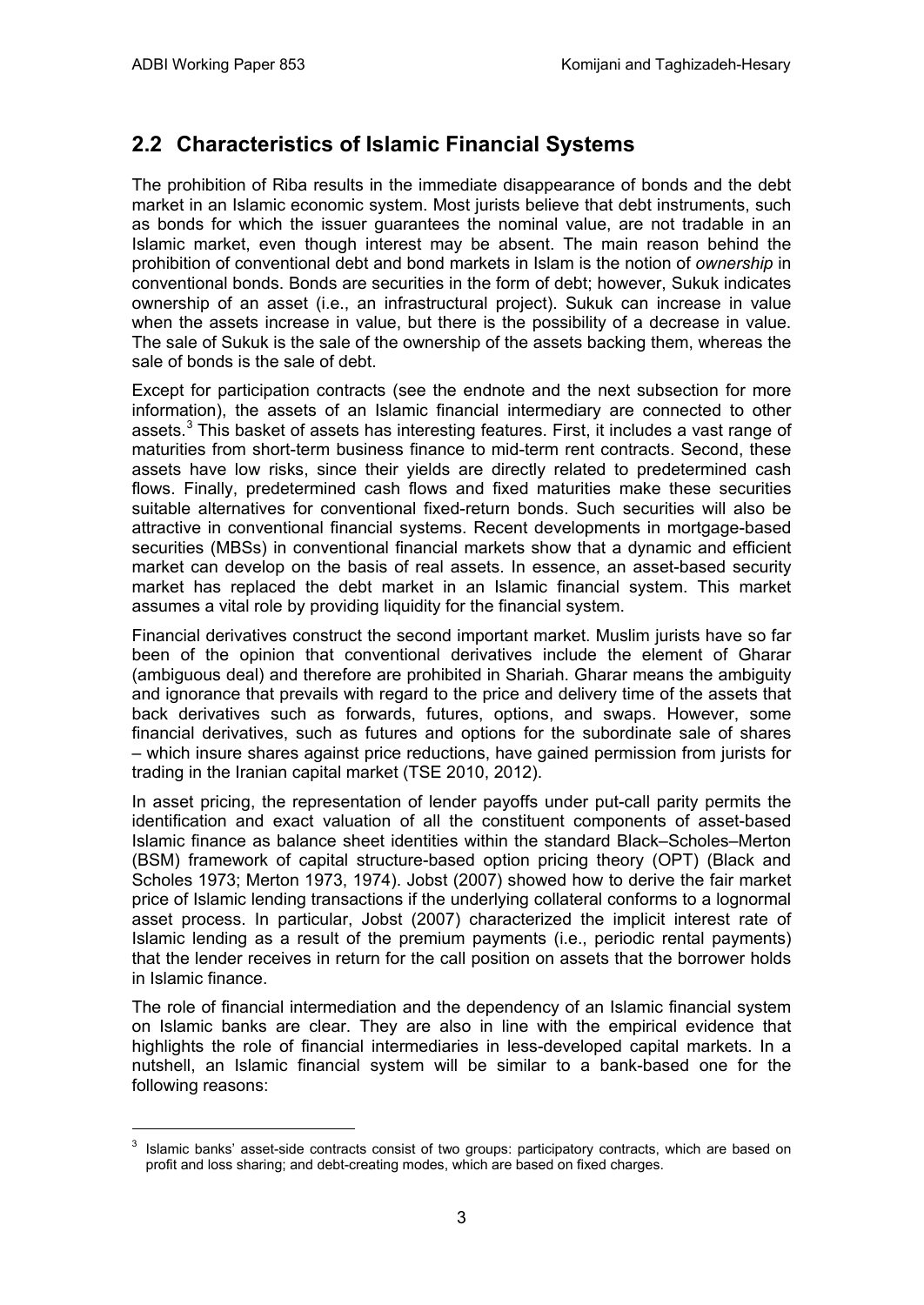- A) Due to the prohibition of Riba and debt papers, the debt-based capital market will be non-existent. Therefore, financial intermediation will take the form of direct financing via Mudarabah $<sup>4</sup>$  $<sup>4</sup>$  $<sup>4</sup>$  and participation contracts.</sup>
- B) In the absence of a debt market, there will be a demand for the development of asset-based security markets to increase the liquidity of bank assets. Financial intermediation can play a vital role in this development via the introduction and accumulation of financial instruments through the securitization and enhancement of credit during the life cycle of assets.
- C) Since risk-shifting violates the basic principles of Sharia law, derivatives remain controversial in Islamic finance. In particular, Sharia scholars still do not readily accept derivative trading due to its often speculative and unfunded nature (Jobst and Solé 2009). The unavailability or restriction of the derivative market will increase the pressure on financial intermediaries to offer sharing and mitigation of risks.

### <span id="page-7-0"></span>**2.3 Features of Islamic Banks and Islamic Banking Contracts**

The features of Islamic banking include:

- A) The relationship between the bank and its customer is not one between a debtor and a creditor; rather, it means sharing risks and rewards.
- B) An Islamic bank keeps separate accounts for its own capital and deposits to avoid mixing its own share of profits with those belonging to depositors and distributes them proportionately according to the profit-and-loss-sharing agreement.
- C) Unlike conventional banks, Islamic banks do not offer cash loans; rather, they grant facilities based on either Islamic contracts with uncertain returns, such as participation (Musharakah), Mudarabah, Muzaraah, <sup>[5](#page-7-2)</sup> and Musaghat, <sup>[6](#page-7-3)</sup> or  $contracts$  with certain returns, such as Murabahah,<sup>[7](#page-7-4)</sup> sale on installments, and

<span id="page-7-1"></span> <sup>4</sup> A partnership contract between the capital provider (*Rabb-Al-Mal*) and an entrepreneur (*Muḍarib*) whereby the capital provider contributes capital to an enterprise or activity that the entrepreneur will manage. They share the profits that the enterprise or activity generates in accordance with the percentage specified in the contract, while solely the capital provider bears the losses unless the losses are due to the entrepreneur's misconduct, negligence, or breach of contracted terms.

<span id="page-7-2"></span> $5$  This is another Shariah-compliant contract based on which one party (Muzare) delegates a piece of land to the other party (Zare or agent) to cultivate it, and later they share the crops in agreed-upon proportions. Muzaraah is a financing instrument in agriculture and the bank always takes the role of the Muzare. Therefore, a bank can enter a Muzaraah contract only when it possesses land or production factors or a combination of the two. A Muzaraah contract terminates when the parties divide the crops and the bank takes its share.

<span id="page-7-3"></span> $6$  This is a contract between the owner of an orchard and an agent who grows and harvests the products against a certain share. The bank is always the owner and can make an agreement with legal or real entities to work as the agent in their orchard. The agent takes the responsibility to grow, take care of, and harvest the products, which the bank and the agent will later share based on the Musaghat contract.

<span id="page-7-4"></span> $7$  This is similar to the sale of an installment contract but has a wider range of applicability. Based on Murabahah, the bank informs the applicant about the full price of properties and services and then adds a certain percentage as the profit. The applicant should make either bullet or balloon payments upon maturity. In accordance with the application, banks may purchase raw materials, spare parts, tools, machinery, installations, land, and other goods or services required by firms or residences, durable goods, and services for households. They can transfer these items to the applicant via a Murabahah contract. To ensure repayment, it is necessary for the banks to take sufficient collateral.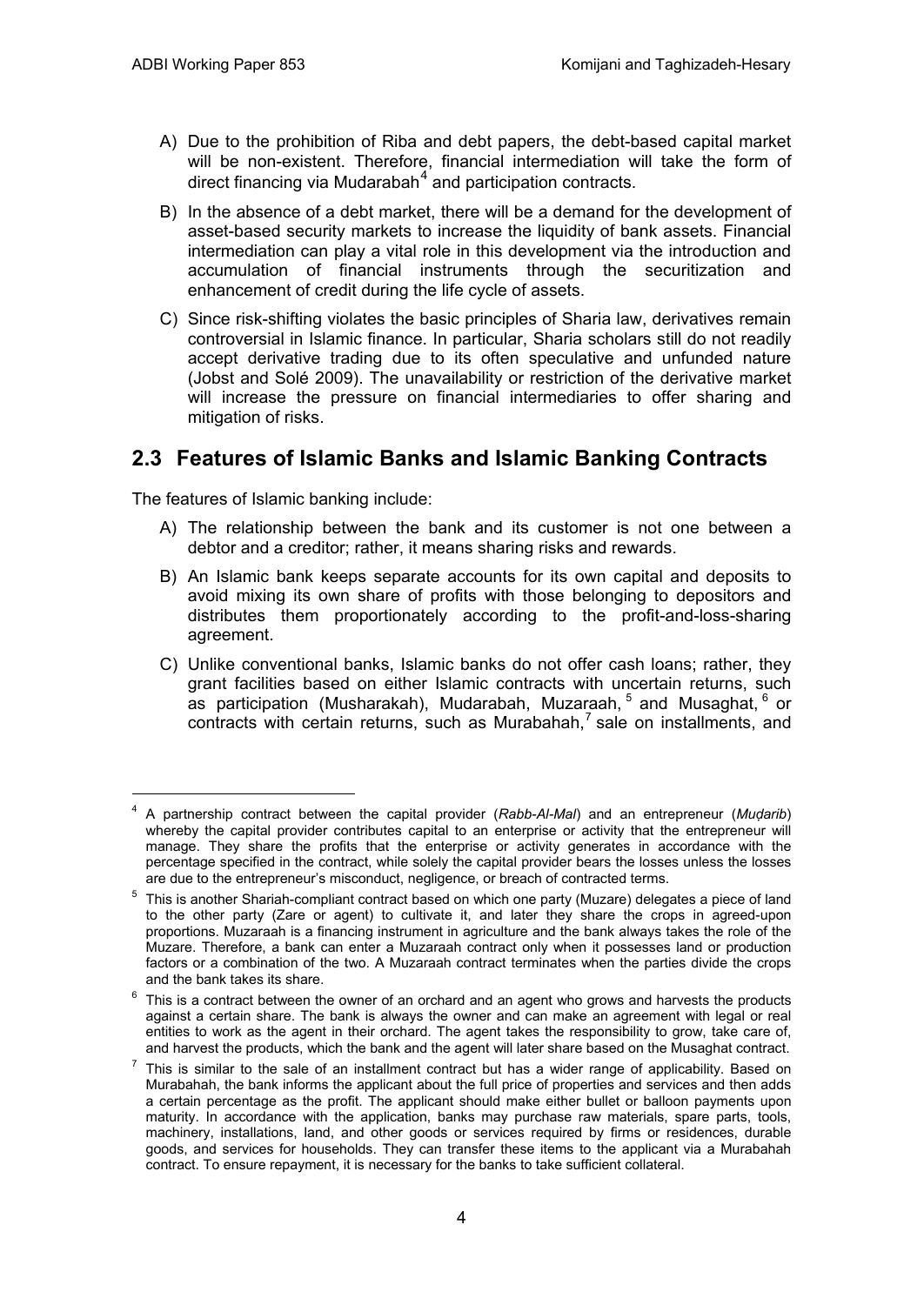Ijarah. $8$  Deals in the real economy form the lion's share of Islamic banking activities, with the bank purchasing the merchandise for customers and selling it to them against cash or gradual payments with an agreed profit.

- D) Islamic banks are multi-purpose institutions. They perform the roles of commercial, investment, and development banks. Based on its resources, an Islamic bank is involved in short-term operations just like a commercial bank or participates in medium- and long-term investments just like a development bank or a non-bank financial institution.
- E) Islamic banks are supposed to contribute to the development of the whole society. Although making a profit is important, it is not the main objective of finance in Islamic banking. An Islamic bank stresses the realization of socioeconomic goals without any violation of Shariah law.
- F) Islamic banking is based on shares. To mobilize funds, Islamic banks receive term deposits with uncertain interest rates and then, on behalf of depositors, consolidate these funds with their own resources to offer facilities to applicants based on contracts with either certain or uncertain profits. Eventually, they share the realized profits in accordance with the agreement between the bank and the depositors.
- G) An Islamic banking system is supposed to comply with high moral values.
- H) In addition to the existing audits conducted in conventional banks, an Islamic supervisory board usually audits Islamic banks to ensure their compliance with Shariah law while absorbing funds and making investments; however, this may differ across countries.

Islamic banks are financial intermediaries that receive deposits and act like conventional banks in offering interest-free services, including opening current accounts, issuing letters of credit, holding valuable objects, transferring funds, issuing letters of guarantee, deposit boxes, and other services that they offer against payment of fees (Khan 2000).

We can divide Islamic bank contracts into two groups: a) liability-side contracts and b) asset-side contracts. Liability-side contracts contain two sub-groups: i) Qarz (zerointerest loans); and ii) Wakala (agency contracts). The Shariah legal framework defines a Qarz as a temporary transfer of ownership to the borrower that must not incur any interest burden, stated in the terms of the contract. However, non-stipulated compensation of the lender is accepted and expected. In Wakala contracts, the bank acts as an agent of the depositor against a certain fee. To avoid the principle–agent problem, a bank's capital is pooled with its depositors' savings. It is important to mention that depositors in Islamic banks are like shareholders, who are legally entitled to withdraw their money capital out of an account.

On the asset side, the structure of Islamic contracts centers on the notion of profits and refers to the financing of real assets. The statutory classification of Islamic credit facilities contains two categories: participatory modes, which are based on profit and loss sharing; and debt-creating modes, which are based on fixed charges. The revenue of an Islamic bank generally consists of "fees and commission" and "trade income."

<span id="page-8-0"></span> <sup>8</sup> An agreement made by an institution offering Islamic financial services to lease to a customer an asset that the customer specifies for an agreed period against specified rental. An *Ijarah* contract commences with a promise to lease that is binding on the part of the potential lessee prior to entering the *Ijarah* contract.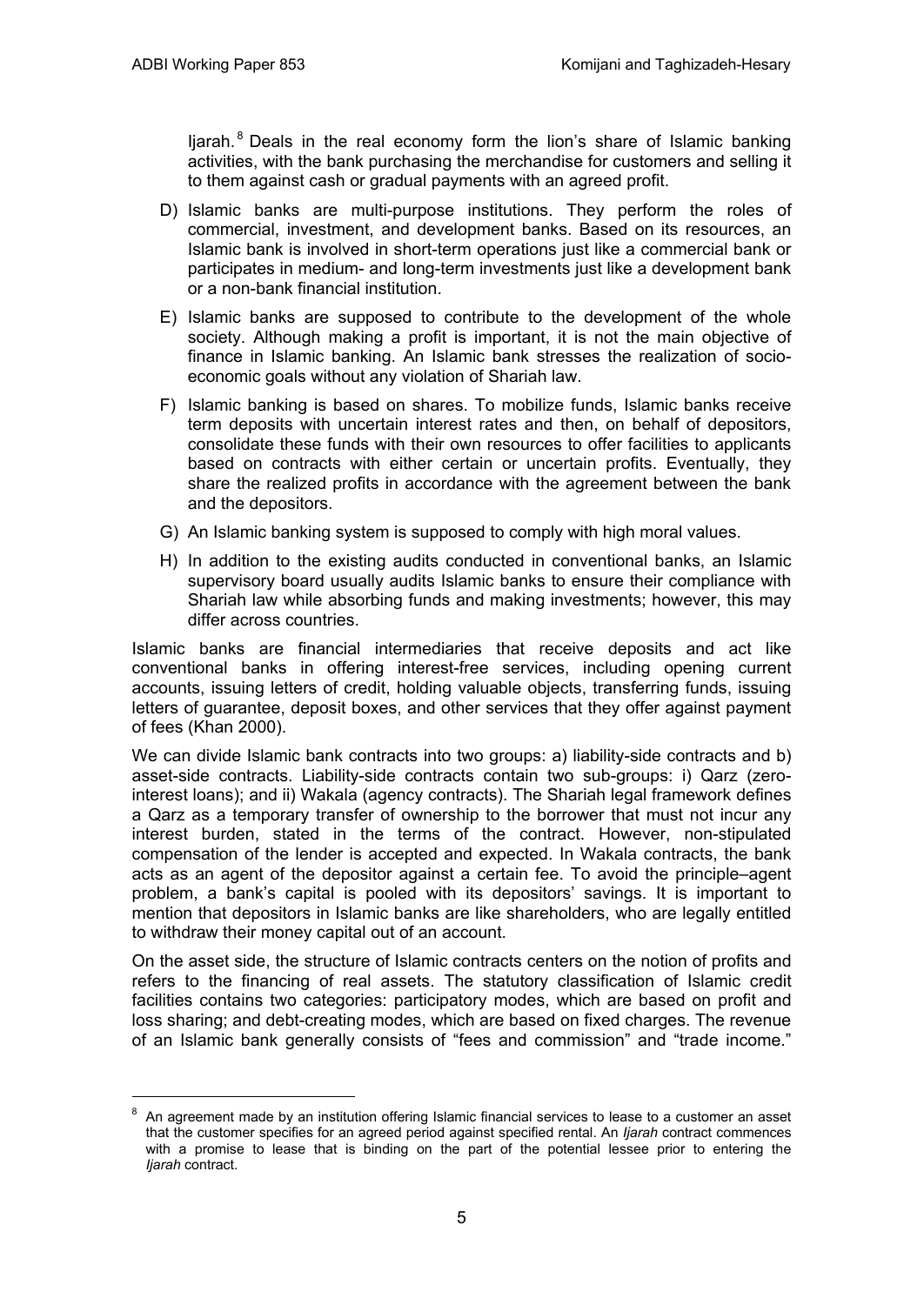Islamic banking activities do not recognize "interest income." The participatory mode contracts are:

- I. Musharaka (sharing)
- II. Civil partnership (involving a joint enterprise)
- III. Legal partnership (buying equities)
- IV. Mudaraba (the bank provides the capital and the other side provides labor)
- V. Muzaria (the bank provides the land and the farmer provides cultivation)
- VI. Musaqat (the bank provides an orchard and the farmer provides labor)

Participatory activities are "high-risk" ventures, and they divide the loss in accordance with the ratio of the capital invested.

The debt-creating modes belong to a "low-risk" category and normally create debt when applied by Islamic banks. Once a lawful permitted transaction creates debt, there can be no stipulated increase in the amount of debt. However, it is possible to discount it at spot market rates. These contracts include:

- I. Murabaha (a cost-plus sale with a spot or deferred payment)
- II. Installment sale (a Murabaha of goods on installment)
- III. Joa'la (a Murabaha of services with a deferred payment)
- IV. Salam (a forward purchase)
- V. Istisna'a (an order to manufacture)
- VI. Hire purchase (buying and leasing with the final transfer of the property to the lessee)
- VII. Bay' al-Dayn (the sale and purchase of an outstanding debt)
- VIII. Qarz al-Hasan (a zero-interest loan)

## <span id="page-9-0"></span>**3. ISLAMIC BANKING AND FINANCE IN ASIA**

Asia is an important part of the global economy as well as the Islamic financial system. Asia is the home to the largest portion of the Muslim population in the world. A majority of the population in many Asian countries are Muslim, including Pakistan (96.4%), Bangladesh (86.3%), Indonesia (87.2%), and Malaysia (61.4%). In some other Asian countries, the Muslim population is a minority but still sizable. In India, 14.2% of the population or 172 million people are Muslim.

Presently Islamic banking and Sukuk dominate the Islamic finance market in Asia. According to the IFSB (2015), the total size of the Islamic finance sector in Asia in 2014 amounted to more than \$419 billion or an estimated 22.4% of the global Islamic financial assets, of which 48.6% (\$203.8 billion) was Islamic banking assets, 44.93% (\$188.4 billion) was outstanding Sukuk, 5.5% (\$23.2 billion) was Islamic funds, and 0.93% (\$3.9 billion) was Takaful (Islamic insurance), which was small but growing.

In Asia, Islamic banking and finance have experienced rapid growth and development. Table 1 shows a breakdown of the Islamic finance segments by region and compares the size of Islamic banking assets in Asia with that in other parts of the world.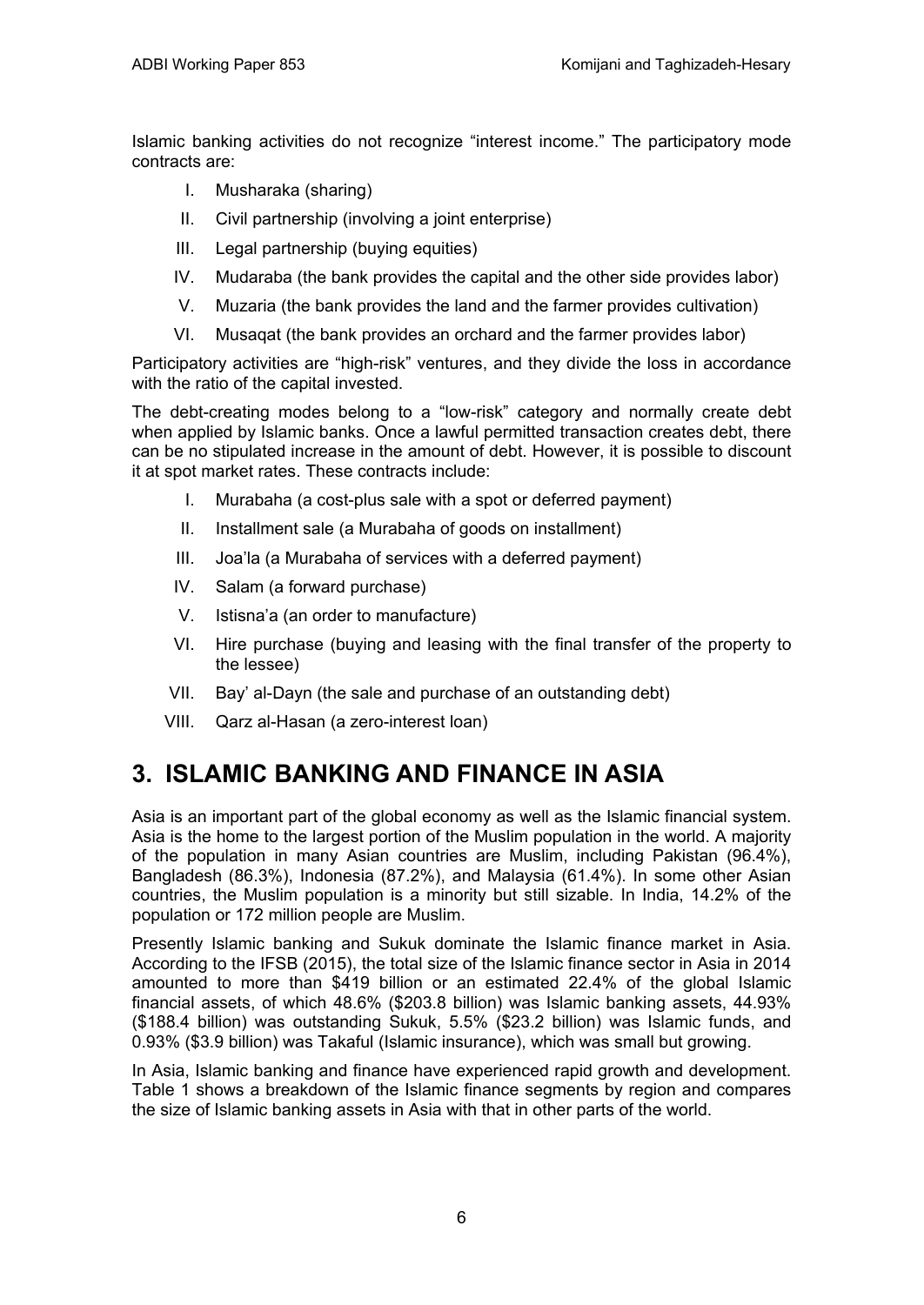| <b>Region</b>      | <b>Banking</b><br><b>Assets</b> | <b>Sukuk</b><br>Outstanding | <b>Islamic Funds</b><br>AuM | <b>Takaful</b><br><b>Contributions</b> |
|--------------------|---------------------------------|-----------------------------|-----------------------------|----------------------------------------|
| Asia               | 203.8                           | 188.4                       | 23.2                        | 3.9                                    |
| <b>GCC</b>         | 564.2                           | 95.5                        | 33.5                        | 9.0                                    |
| MENA (exc. GCC)    | 633.7                           | 0.1                         | 0.3                         | 7.7                                    |
| Sub-Saharan Africa | 20.1                            | 1.3                         | 1.8                         | 0.6                                    |
| <b>Others</b>      | 54.4                            | 9.4                         | 17.0                        | 0.3                                    |
| Total              | 1,476.2                         | 294.7                       | 75.8                        | 21.4                                   |

#### **Table 1: Breakdown of Islamic Financial Segments by Region**  (\$ billion, 2014 YTD\*)

\* Data for banking and Takaful as of 1H2014; data for Sukuk and funds as of 3Q2014.

Note: AuM stands for assets under management. We use Takaful contributions as a basis to reflect the growth in the Takaful industry. The breakdown of Islamic funds' AuM is by the domicile of the funds.

Source: IFSB (2015).

The Islamic banking assets and financial products in Asia are much larger than those in Europe and North America, largely due to the Malaysian Islamic finance marketplace. Malaysia is one of the global leaders in Islamic financial services and held an estimated 10.0% share of the global Islamic banking assets at the end of 2013. Comparatively, Indonesia, Pakistan, and Brunei Darussalam have smaller shares, but their growth and regulatory developments in recent years have enabled them to expand their volume of Shariah-compliant banking assets. As of the end of 2013, Malaysia contributed 70.5% of the regional Islamic banking assets (\$135.5 billion), followed by Indonesia (9.5%, \$20.2 billion) and Pakistan (5.3%, \$10.2 billion) (ADB-IFSB 2015). Figure 1 shows the share of global Islamic banking assets by country, including Asian countries.



**Figure 1: Share of Global Islamic Banking Assets (2014)**

Source: IFSB (2015).

Among majority-Muslim countries, banks have designed numerous securities over the last two decades to finance governments, provide the required capital for manufacturing firms, and enforce the monetary policies that central banks have introduced. Shariah-compliant securities that usually receive their licenses from Shariah councils are recognized as Sukuk. The Malaysian government Investment Issue (GII) as well as Ijarah papers issued in Brunei Darussalam, Indonesia, and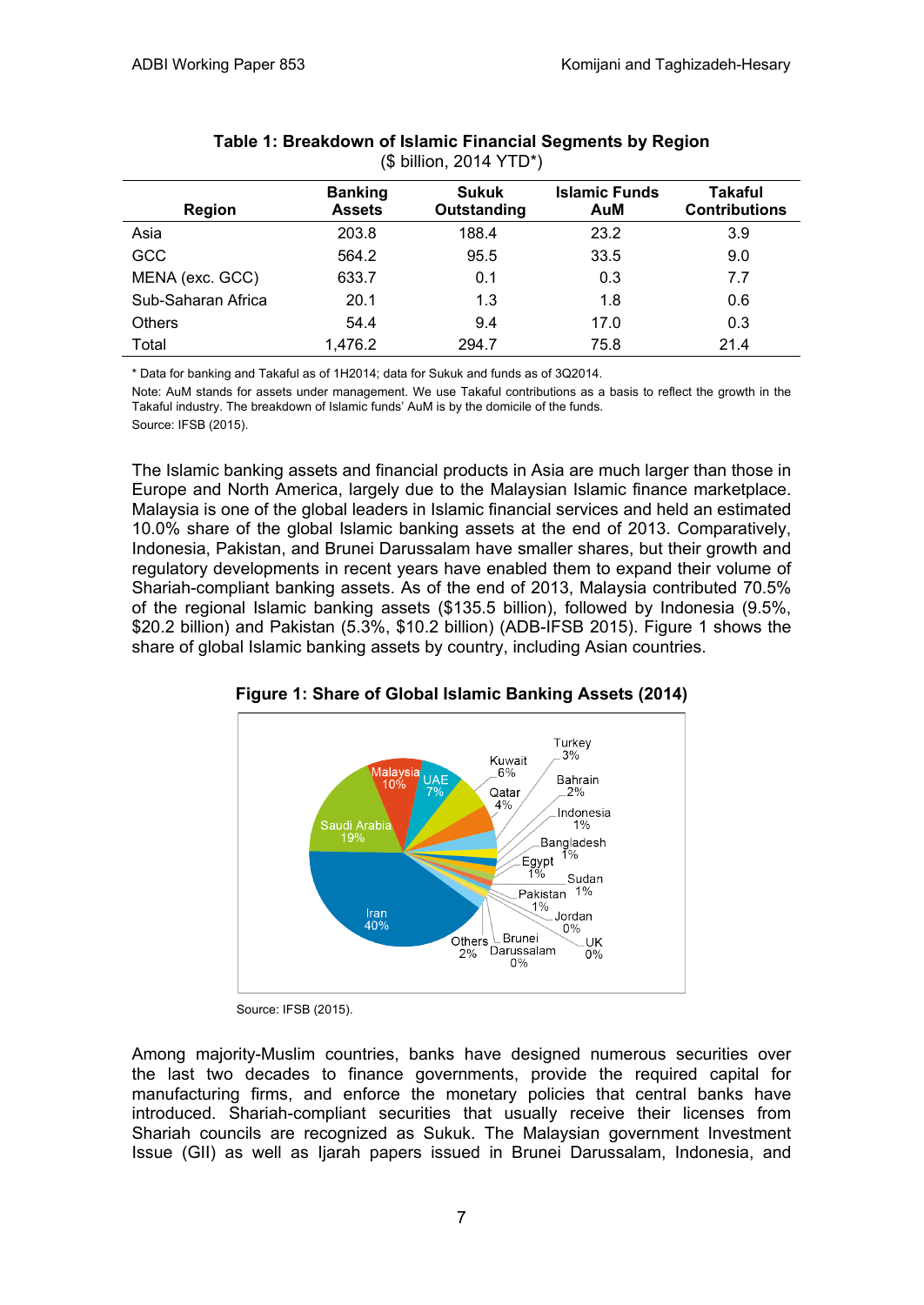Pakistan are among the securities that fall into this category (Ghazavi and Bazmohammadi 2011). The Brunei Darussalam government issued its first Sukuk–Ijarah in 2006. In 2008, the Indonesian government started to raise funding using a Shariah-compliant Sukuk–Ijarah for the first time, the so-called *Sukuk Negara*. In 2002, Malaysia reached a further significant milestone when the Malaysian government issued the first global sovereign Sukuk, raising \$600 million. With this issuance, it became an international benchmark for the issuance of global Sukuk. The Luxembourg Stock Exchange and the Labuan International Financial Stock Exchange in Malaysia listed the Sukuk issue. Further sovereign issues have since occurred in the global capital market (Azis 2007).

Like Malaysia, several other Asian countries – including Bangladesh, Brunei Darussalam, Indonesia, and Pakistan – have both Islamic and conventional banking systems. Both approaches have contributed significantly to the deepening and widening of the financial sector through the use of innovative financial instruments that offer new ways of mobilizing resources for both public and corporate sectors.

As of 2013, 66% of the globally outstanding Sukuk originated in Asia (ADB-IFSB, 2015). Malaysia has maintained its dominance in Sukuk issuances over the years globally and continues to be the leader in global Sukuk issuance. Malaysian new Sukuk issuances accounted for 68.8% of the global primary Sukuk market share at the end of 2013, followed by Indonesia (4.68%), Pakistan (0.37%), and Brunei Darussalam (0.33%). Among other economies that have issued Sukuk in Asia are Singapore, Kazakhstan, and Hong Kong, China, which are seeking to diversify their funding options following liquidity constraints in international markets (Figure 2).



### **Figure 2: Sukuk Outstanding in Asia (2013)**

Note: Asia in the above figure is limited to Asian members of the Asian Development Bank (ADB). Source: ADB-IFSB (2015).

For instance, on 28 May 2015, the Government of Hong Kong, China issued a \$1.0 billion 5-year Sukuk priced at a rate of 1.894%. This was the second Sukuk that the government had issued, with the first taking place in September 2014. The government said that the Sukuk follows the Wakala structure, in which one-third of the assets are based on units in a Hong Kong, China building and the remainder are in Shariah-compliant commodities (ADB 2015). In 2012, the Development Bank of Kazakhstan issued a Malaysian ringgit (MYR)-denominated Sukuk program in Malaysia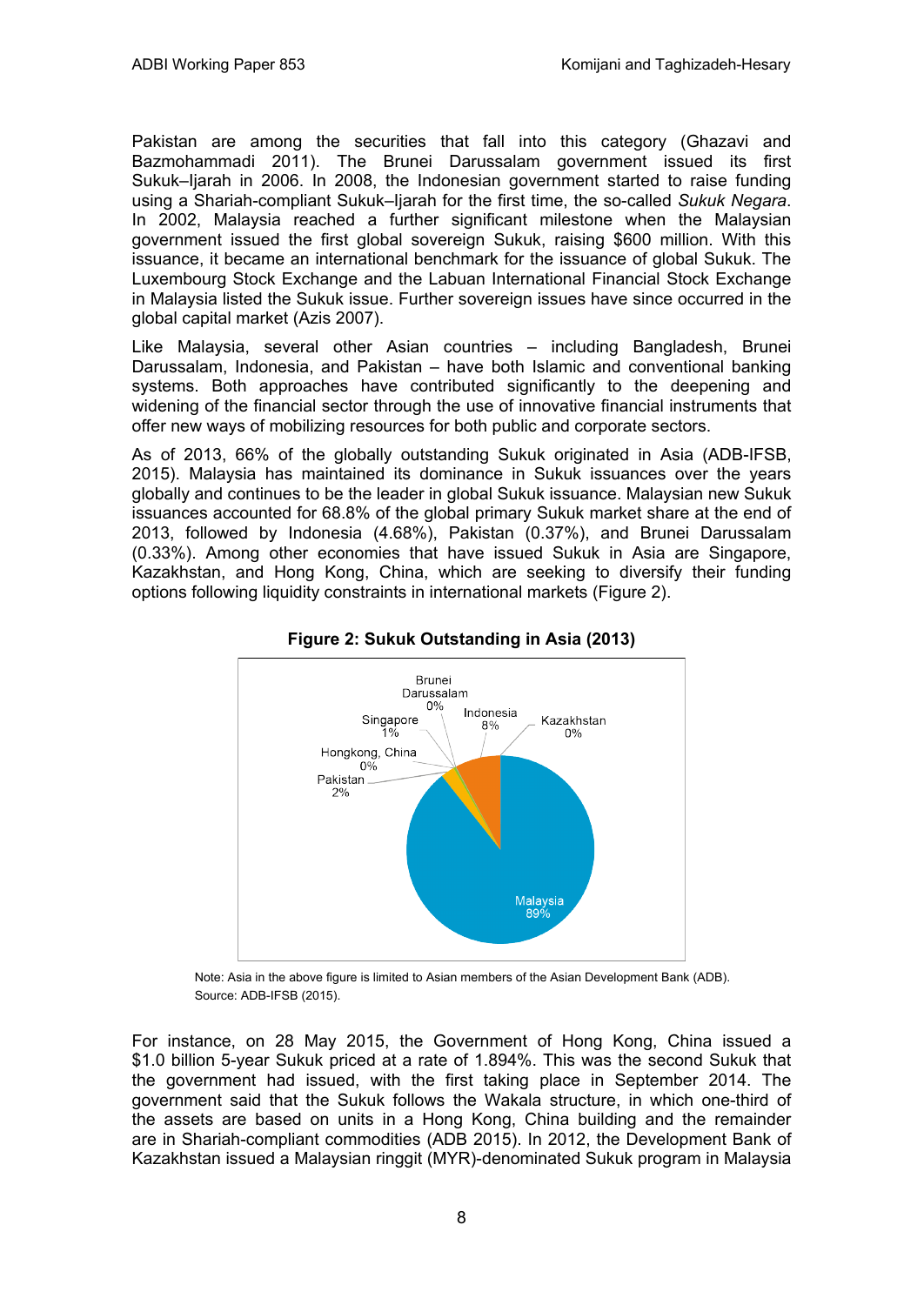worth MYR1.5 billion. This transaction represents the first ever Sukuk issued outside of the Commonwealth of Independent States (CIS). The transaction also represents the first issuer from the CIS region to tap the Malaysian market. The Kazakh Parliament approved changes allowing the Ministry of Finance to issue its first sovereign Sukuk amounting to \$500 million to finance road construction in 2011. Kazakhstan stands as the second CIS major oil producer and requires significant investment for exploration activities and the construction of infrastructure projects (KFHR 2013).

As for the finance side, Islamic financial instruments, such as Sukuk, have financed a wide range of social and physical infrastructure as well as corporate investments, and they are becoming increasingly important for driving growth in the region. The growing market of Islamic finance in Asia could be an appropriate source for different sectors, including: (i) infrastructure financing; (ii) government fiscal and revenue expenditure financing; (iii) corporate and retail financing; (iv) ethical investment solutions for corporate and retail investors; (v) trade financing for international trade; and (vi) Islamic insurance services.

## <span id="page-12-0"></span>**3.1 Challenges of the Islamic Capital Market**

The development of secondary financial markets is vital for the expansion of primary markets. Savers have different preferences with regard to the liquidity and risk of their portfolios. The faster savers can liquidate or transform their assets and the fewer the risks involved, the more likely they are to hold long-term securities. When Islamic banks are able to issue various securities with either certain or uncertain returns to finance real economic activities, investors will show a greater interest in Islamic financial products when the security markets are sound and well developed.

Islamic bonds traded along with conventional papers, such as stocks and options, in financial markets help Islamic banks to diversify and distribute risk and manage the liquidity of their portfolios. Moreover, as Islamic banks are necessarily involved in financing and investment in the real economy, the existence of commodity markets may assist the transparency and reduction of costs for Islamic banks and improve the efficiency of Islamic financing systems (Mirakhor 1992).

A pressing challenge is the lack of liquid and active secondary Sukuk markets in key Islamic finance domiciles, which limits investors' ability to trade Sukuk instruments. To date, in Asia only Malaysia and Iran have a fully functioning Islamic money market with an active secondary market that is very effective in addressing the domestic Islamic financial market's liquidity management issues (IFSB 2015).

## <span id="page-12-1"></span>**3.2 Regulatory Environment for Islamic Banking and Finance in Asia**

An IMF survey on the legal, regulatory, and supervisory frameworks for Islamic banking and finance shows that some Asian countries, like Kazakhstan, apply a single integrated regulatory framework to all banks with references identifying provisions applying only to Islamic banks. Some other Asian countries, like Indonesia and Malaysia, follow a mixed approach; that is, they adopt a similar regulatory framework for areas that are applicable to Islamic and conventional banks, but they issue separate guidelines and regulations for areas that are specific to Islamic Banks (Kammer et al. 2015).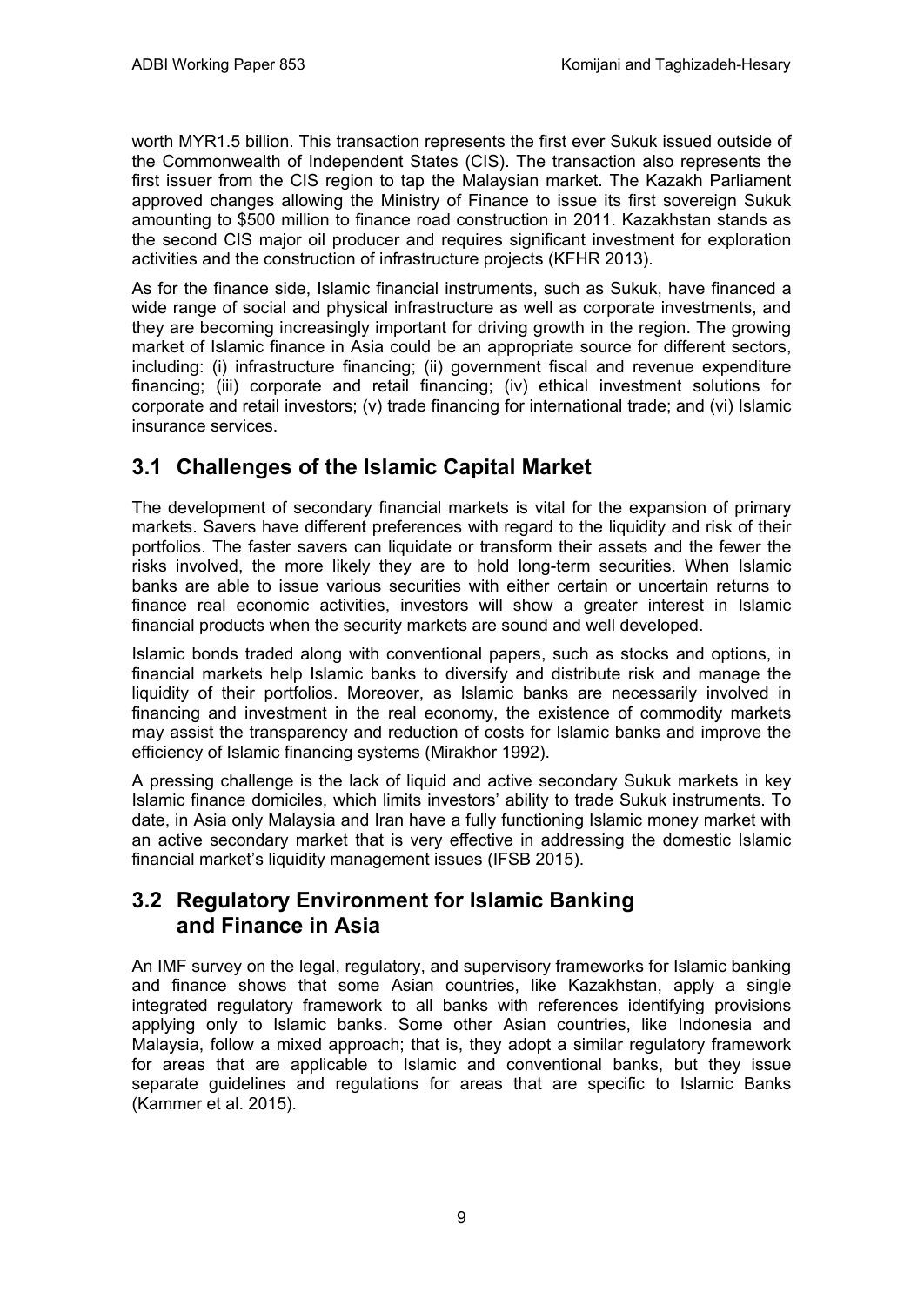Specialized standard-setting bodies in different Asian countries have developed specific Shariah-based standards. Here we present some of the regulatory frameworks from the selective Asian economies.

The Islamic Financial Services Act 2013 (IFSA) is a Malaysian law that has been in effect since 30 June 2014. The IFSA lays out the regulation and supervision of Islamic financial institutions, payment systems, and other relevant entities and the oversight of the Islamic money market and Islamic foreign exchange market to promote financial stability and compliance with Shariah and of related, consequential, or incidental matters. In supporting the aspirations of the Act, Malaysia's central bank, Bank Negara Malaysia, is currently developing several standards for key Islamic contracts that set out the Shariah and operational requirements of a particular contract. Among other things, the Act distinguishes investment accounts from Islamic deposits and prohibits principle and profit guarantees on investment accounts (IFSB 2015).

The IFSA offers a new dimension to the regulatory framework for Islamic finance, as it accords greater prominence to the Shariah contracts in Islamic finance transactions. The statutory foundation for a contract-based regulatory framework in the IFSA has enabled the issuance of Shariah standards that define the underlying Shariah principles that Islamic financial institutions have adopted and support the effective application of Shariah contracts in offering Islamic financial products and services. This represents a significant step forward in aligning legal and regulatory principles with Shariah precepts and can serve as a useful benchmark for evolving more comprehensive regulatory frameworks globally that promote greater legal and operational certainty in Islamic finance. More importantly, it develops the contractbased regulatory framework in a manner that facilitates the next level of Islamic banking business, transcending financial intermediation to include real economic sector participation. Such a distinctive regulatory approach seeks to realize further the value proposition of Islamic finance as the industry advances towards a new level of maturity and sophistication (IFSB 2015).

In India, the world's second most populated country, the Reserve Bank of India, the country's central bank, has begun a review of regulations on Islamic banking. The Reserve Bank of India has established an internal committee consisting of senior central bank officials amid calls for the re-evaluation of Islamic banking regulations in the country (ADB–IFSB 2015).

Hong Kong, China's Legislative Council passed the Loans (Amendments) Bill 2014 in March 2014, enabling the government to raise money through alternative bonds, such as Sukuk (ADB-IFSB 2015). The Philippines are expected to enter the global Takaful industry in the near future, as the Insurance Commission of the Philippines is formulating Takaful regulations to enable Takaful services in the country (IFSB 2015).

In January 2014, the State Bank of Pakistan (SBP) prepared its *Strategic Plan for the Islamic Banking Industry of Pakistan 2014–2018*. The plan focuses on the initiatives necessary for improving the public perception of Islamic banking and promoting it as a distinct and viable system to address the financial service needs of the public in general and the business community in particular. Acting to this plan, the SBP, in collaboration with stakeholders, will keep its focus on the following key areas/objectives to facilitate and catalyze stable and distinct growth of Islamic banking in Pakistan: i. enabling policy environment, ii. Shariah governance and compliance; iii. awareness and capacity building; and iv. market development. The functional strategies and action plan for achieving objectives in each area have undergone development in consultation with the Islamic banking institutions and their Shariah advisors, SBP Shariah Board members, academics, internal SBP departments, the Securities and Exchange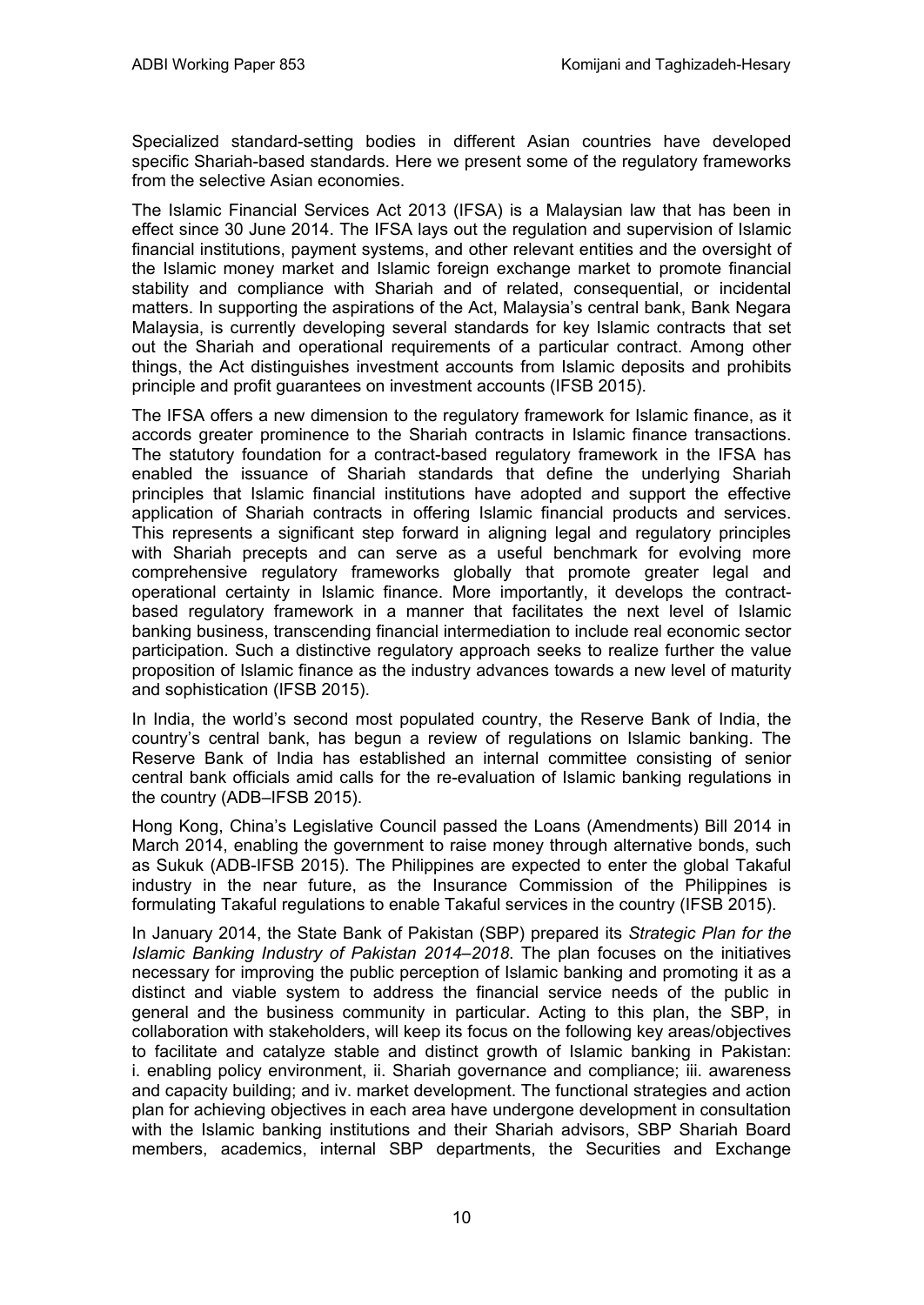Commission of Pakistan, and the Institute of Chartered Accountants of Pakistan. People expect that, with the implementation of this strategic plan, Pakistan's Islamic banking industry will grow prudently and distinctly with the enhanced acceptance and confidence of the general masses contributing to the economic development of the country (SBP 2014).

Although the Islamic banking and finance regulatory framework is well developed in some Asian countries, the regulatory and supervisory frameworks in many jurisdictions do not yet cater to the unique risks of the industry. Although Islamic banks appear to be well capitalized, the implementation of the Basel III Accord will involve challenges. For example, further clarification will be necessary from national regulators regarding the instruments that are eligible for treatment as additional Tier 1 and Tier 2 capital. Furthermore, the scarcity of Shariah-compliant high-quality liquid assets (HQLA) will make it difficult for Islamic banks to satisfy the Basel III liquidity coverage ratio (LCR) requirement. Therefore, it is important that national authorities use the leeway that the Basel standards give to grant highly rated and tradable Sukuk HQLA status and take steps to deepen local Sukuk and money markets. Safety nets and resolution frameworks remain underdeveloped. Very few countries with Islamic banking have a full-fledged Islamic deposit insurance scheme with premiums invested in Shariahcompliant assets.

### <span id="page-14-0"></span>**3.3 Recent Developments in the Issuance of the Infrastructure Sukuk**

An important and growing segment in Islamic finance in Asia is the market for infrastructure Sukuk. Recent ADB (2017) estimates put the infrastructure financing needs of developing Asian economies at \$26 trillion for the 25 years from 2016 to 2030, which equates to \$1.7 trillion per year. In many less-developed countries in Asia, the lack of proper infrastructure is one of the major obstacles to development. The use of cross-border financing and investment through Islamic finance (i.e., Infra-Sukuk) can help to widen the investor base and lower the cost of financing for the development of infrastructure in Asia.



**Figure 3: Infra-Sukuk Issued by the Domicile of the Issuer (2012Q1–2015Q3)**

Source: Nik-Musa (2015).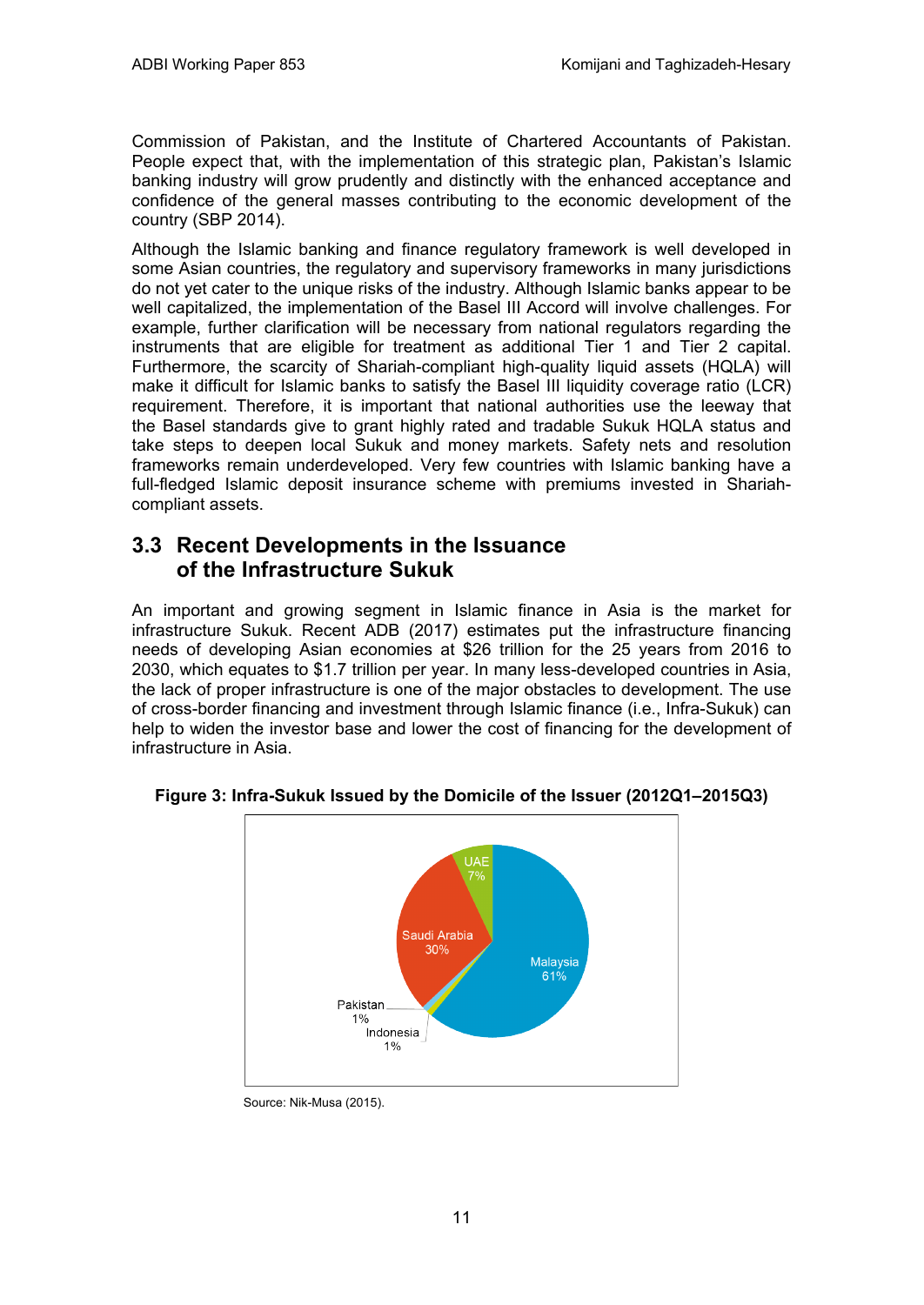Sukuk have played an important role in infrastructure financing for public and private projects. More than 10 different countries issued a total of \$73.1 billion infrastructure Sukuk between 2002 and 3Q2015. Issuances from Malaysia (61%), followed by Saudi Arabia (30%) and the UAE (7%), dominate the global infrastructure Sukuk market (Figure 3). Malaysia's Economic Transformation Program (ETP) will accelerate its spending plans with the issuance of Infra-Sukuk to meet its economic and socio-economic targets by 2020 (Nik-Musa 2015).

In the following, we briefly highlight two examples of Sukuk issued in Malaysia for financing infrastructure projects. The first example is the financing of the PLUS highway project (Table 2), which was the single largest ringgit-denominated Sukuk issuance and the single largest Sukuk issuance globally in any currency (Nik-Musa 2015).

| <b>Issuer</b>       | Projek Lebuhraya Utara-Selatan Berhad (PLUS)                              |  |  |  |
|---------------------|---------------------------------------------------------------------------|--|--|--|
| <b>Issue Size</b>   | MYR30.4 billion                                                           |  |  |  |
| Sector              | Transportation                                                            |  |  |  |
| <b>Profit Rate</b>  | $3.9\% - 5.75\%$                                                          |  |  |  |
| Tenure              | $5-25$ years                                                              |  |  |  |
| <b>Structure</b>    | Musharaka                                                                 |  |  |  |
| Governing Law       | Laws of Malaysia                                                          |  |  |  |
| Purpose of Issuance | The proceeds of the issuance are to finance the construction of highways. |  |  |  |

|  |  | Table 2: Example 1: PLUS Highway in Malaysia Financed by Infra-Sukuk |  |
|--|--|----------------------------------------------------------------------|--|
|--|--|----------------------------------------------------------------------|--|

Note: PLUS: Projek Lebuhraya Utara-Selatan Berhad; MYR: Malaysian ringgit. Sources: Zawya, IFIS, and KFH Research.

The second example relates to the financing of a Malaysian mass rapid transit (MRT) project through the first Sukuk with fixed-income assets listed on Bursa Malaysia for retail investors. The debut issuance of the ETBS (Exchange Traded Bond and Sukuk) was oversubscribed by 1.61 times (1,424 applications representing MYR484 million in value). Members of the public were able to purchase this Sukuk via application forms or the automated teller machines (ATMs) of participating banks. The landmark transaction was part of the initiatives under the Capital Market Masterplan 2 to facilitate greater retail participation in the bond and Sukuk market and intended to make a wider range of investment products available to the retail segment (Nik-Musa 2015).

### **Table 3: Example 2: Mass-Rapid Transit (MRT) Project in Malaysia Financed by the ETBS (Exchange Traded Bond and Sukuk)**

| <b>Issuer</b>         | Danalnfra Nasional Berhad                                                    |
|-----------------------|------------------------------------------------------------------------------|
| Program Size          | MYR8,000 million                                                             |
| <b>Program Tenure</b> | 50 years                                                                     |
| <b>Issuance</b>       | Exchange Traded Bonds and Sukuk                                              |
| <b>Issue Size</b>     | MYR300 million                                                               |
| <b>Issue Tenure</b>   | 10 years                                                                     |
| Purpose of Issuance   | To finance the capital expenditure and operating expenses of the MRT project |

Note: MYR: Malaysian ringgit; ETBS: Exchange Traded Bond and Sukuk. Source: Nik-Musa (2015).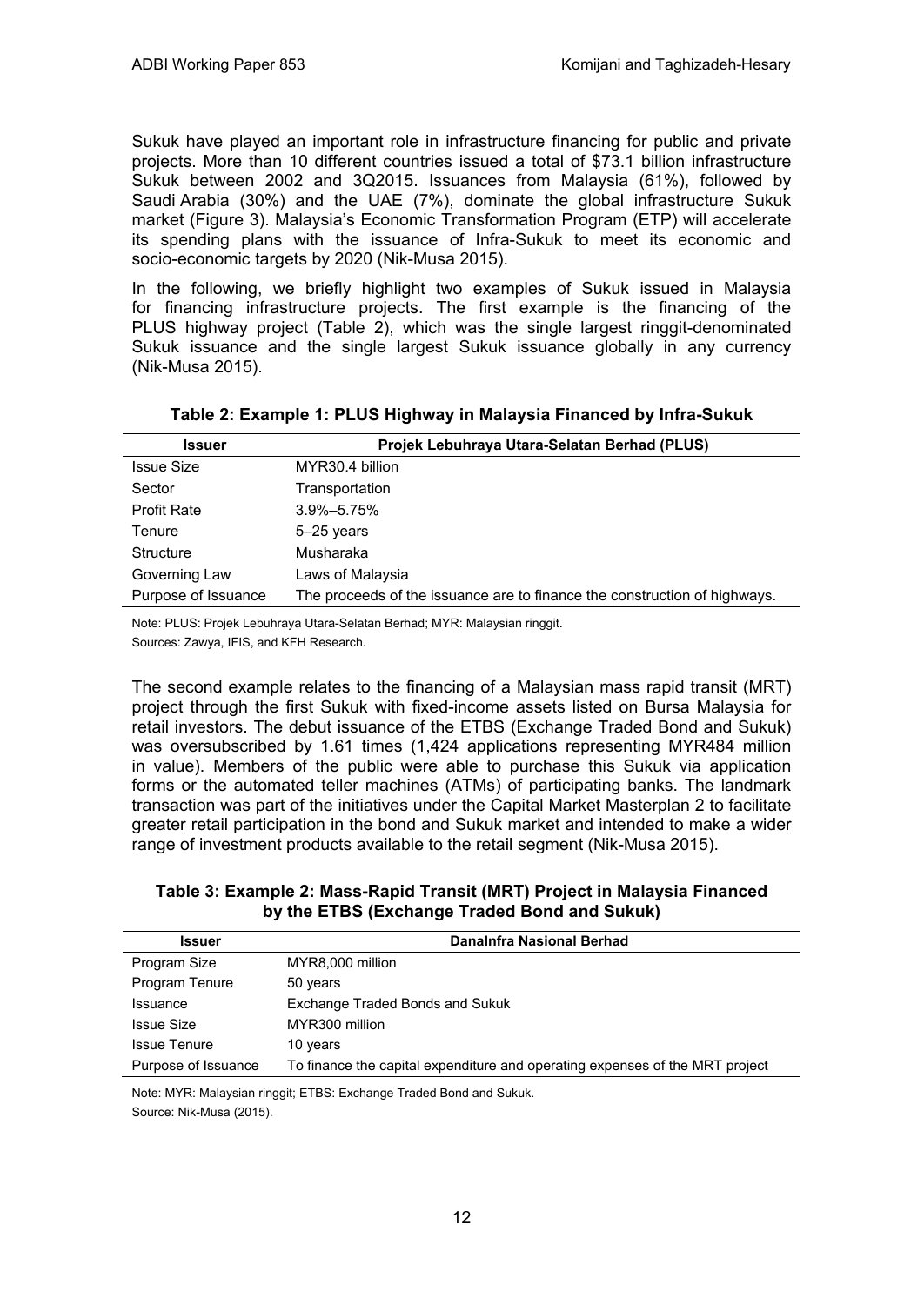## <span id="page-16-0"></span>**4. OUTLOOK**

The Islamic finance industry has grown substantially in Asia over the two last decades. We can expect the growth of Islamic banking and finance to continue, with the following underpinning factors:

- (i) The Muslim populations in different Asian countries, especially in South East Asia, are increasing. Rapid Muslim population growth and improving living standards may enhance the popularity of Islamic finance as a keen alternative to conventional financing mechanisms. In addition, investors from the Middle East and Asia are increasingly seeking to invest in products that are in line with their religious beliefs. Surveys have suggested that half of the Muslims worldwide would opt for Islamic finance if given a reliable alternative to conventional services (KFHR 2013).
- (ii) The governments and financial authorities in several Asian countries have played active roles in promoting the development of Islamic financial markets in line with the efforts to boost investments and achieve sustainable funding to enhance economic growth by tapping the huge liquidity from oil- and commodity-producing countries.
- (iii) The ethical character and financial stability of Islamic financial products may increase their attraction. Islamic financial products have an ethical focus (notably excluding investment in alcohol and gambling) with a risk profile that appeals to wider ethically conscious investors. Islamic finance has been put forward as a viable alternative financial system (KFHR 2013).
- (iv) Given that in Islamic banking returns on investments are based on underlying economic activities and/or assets that structure the contractual relationship between transacting parties, it is possible to use the asset-based nature and risk-sharing aspects of Islamic finance for greater integration with the real economy and to improve the overall economic balance between the real and the finance sector.

Overall, the outlook for Islamic banking and finance in Asia is bright, given that the region is home to more than 60% of the world's Muslim population, as well as Asia's growing middle class, and has strong economic and financial fundamentals. In addition, a combination of strong political support, a large investor base, and generous tax incentives are enticements to further Islamic finance in Asia.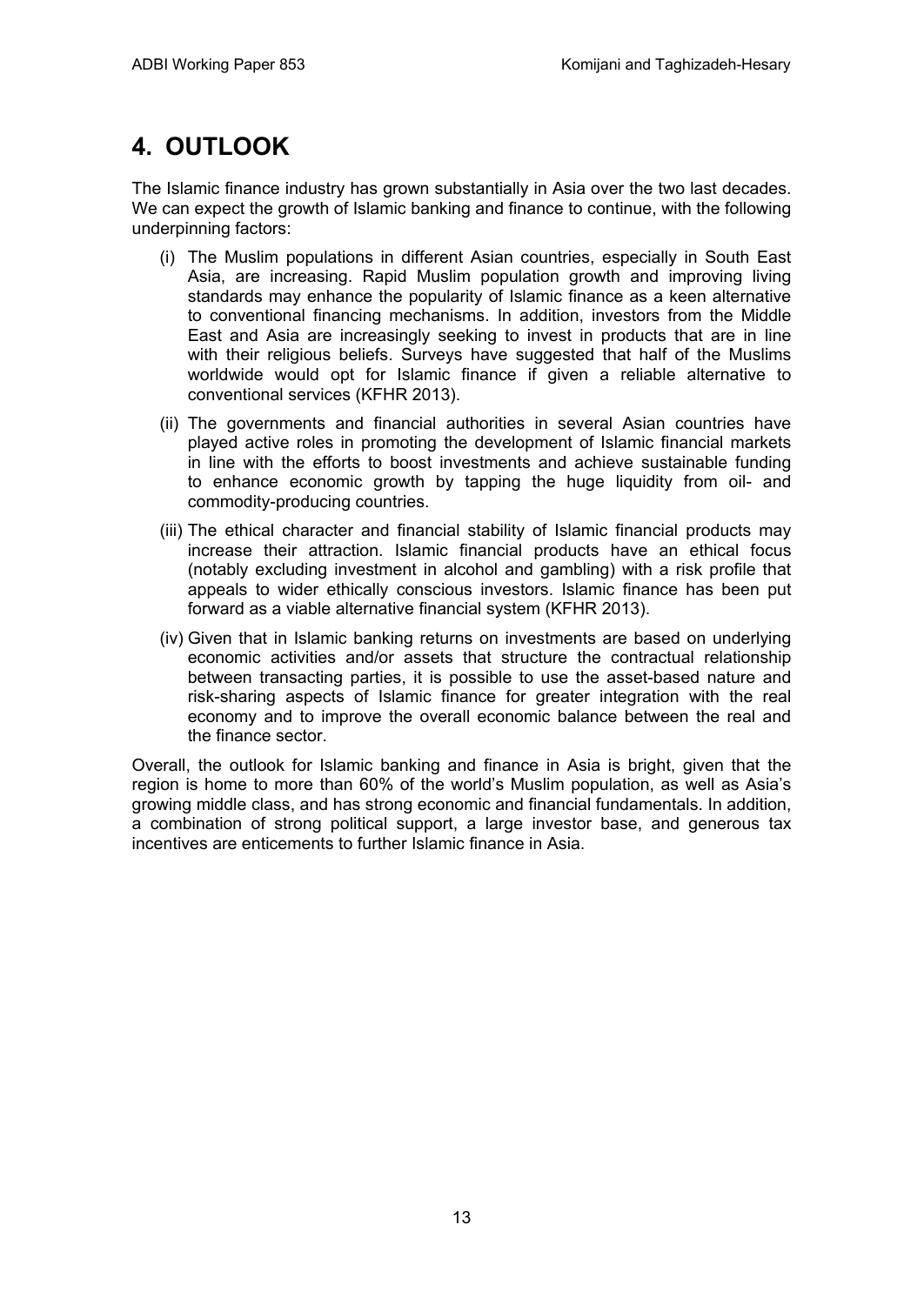## <span id="page-17-0"></span>**REFERENCES**

- ADB. 2015. *Asia Bond Monitor – September 2015*. Manila: Asian Development Bank.
- ———. 2017. *Meeting Asia's Infrastructure Needs*. Manila: Asian Development Bank.
- ADB-IFSB. 2015*. Islamic Finance for Asia: Development, Prospects, and Inclusive Growth*. Manila: Asian Development Bank.
- Aziz, Z. A. 2007. *The Challenge for a Global Islamic Capital Market: Strategic Developments in Malaysia*. Keynote Address at the Sukuk Summit 2007, London, 20 June.
- Black, F., and M. Scholes. 1973. "The Pricing of Options and Corporate Liabilities." *Journal of Political Economy* 81 (3): 637–54.
- Ghazavi, H., and H. Bazmohammadi. 2011. *Open Market Operation in the Framework of Riba-Free Banking, Case Study of Islamic Treasury Bonds* (in Farsi). Tehran: Central Bank of Iran.
- IFSA. 2013. *Islamic Financial Services Act 2013*. Laws of Malaysia Act 759. Kuala Lumpur: Bank Negara Malaysia.
- ———. 2015. *Islamic Financial Services Industry Stability Report 2015*. Kuala Lumpur: Islamic Financial Services Board.
- Iqbal, Z., and Mirakhor, A. 2007. *An Introduction to Islamic Finance, Theory and Practice*. Singapore: John Wiley & Sons (Asia) Pte. Ltd.
- Jobst, A. A. 2007. *The Economics of Islamic Finance and Securitization*. IMF Working Paper WP/07/117. Washington DC: International Monetary Fund.
- Jobst, A. A., and J. Solé. 2009. "The Governance of Derivatives in Islamic Finance." *Journal of International Banking Law and Regulation* 24 (1): 556–64.
- Kammer, A., M. Norat, M. Piñón, A. Prasad, C. Towe, Z. Zeidane, and an IMF Staff Team. 2015. *Islamic Finance: Opportunities, Challenges, and Policy Options*. IMF Staff Discussion Note SDN/15/0. Washington DC: International Monetary Fund.
- Kettell, B. 2010. *Frequently Asked Questions in Islamic Finance*. West Sussex: John Wiley & Sons.
- KFHR. 2013. *Islamic Finance in Asia: Development, Growth and Opportunities*. Kuala Lumpur: Kuwait Finance House Research Ltd.
- Khan, Z. A. 2000. *Islamic Banking and its Operations*. London: Institute of Islamic Banking and Insurance.
- Merton, R. 1973. "Theory of Rational Option Pricing." *Bell Journal of Economics and Management Science* 4: 141–83.
- ———. 1974. "On the Pricing of Corporate Debt; The Risk Structure of Interest Rates." *Journal of Finance* 29: 449–70.
- Mirakhor, A. 1992. "The Theory of Islamic Finance." In *Articles about Islamic Economics by Mirakhor and Bagheralhasani*, translated by H. Golriz. Tehran: Iran Banking Institute.
- Moosavian, S. A. 2007. *Islamic Banking* (in Farsi). Tehran: Monetary and Banking Research Institute.